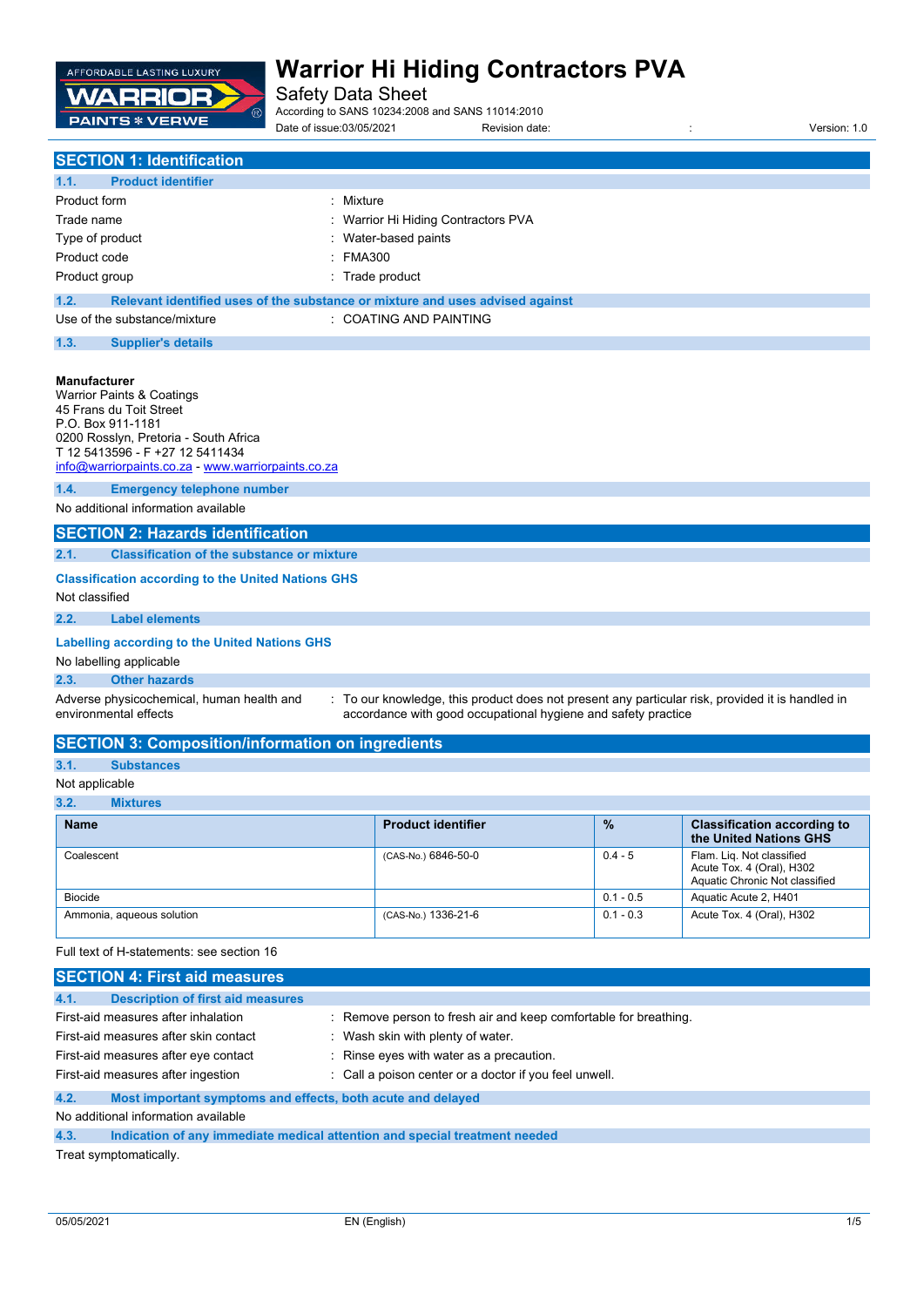## Safety Data Sheet

According to SANS 10234:2008 and SANS 11014:2010

| <b>SECTION 5: Firefighting measures</b>                                     |                                                                                                                                                              |
|-----------------------------------------------------------------------------|--------------------------------------------------------------------------------------------------------------------------------------------------------------|
| <b>Extinguishing media</b><br>5.1.                                          |                                                                                                                                                              |
| Suitable extinguishing media                                                | : Water spray. Dry powder. Foam. Carbon dioxide.                                                                                                             |
| 5.2.<br>Special hazards arising from the substance or mixture               |                                                                                                                                                              |
| No additional information available                                         |                                                                                                                                                              |
| 5.3.<br><b>Advice for firefighters</b>                                      |                                                                                                                                                              |
| Protection during firefighting                                              | : Do not attempt to take action without suitable protective equipment. Self-contained breathing<br>apparatus. Complete protective clothing.                  |
| <b>SECTION 6: Accidental release measures</b>                               |                                                                                                                                                              |
| Personal precautions, protective equipment and emergency procedures<br>6.1. |                                                                                                                                                              |
| No additional information available                                         |                                                                                                                                                              |
| 6.1.1.<br>For non-emergency personnel                                       |                                                                                                                                                              |
| Emergency procedures                                                        | : Ventilate spillage area.                                                                                                                                   |
| 6.1.2.<br>For emergency responders                                          |                                                                                                                                                              |
| Protective equipment                                                        | Do not attempt to take action without suitable protective equipment. For further information<br>refer to section 8: "Exposure controls/personal protection". |
| 6.2.<br><b>Environmental precautions</b>                                    |                                                                                                                                                              |
| Avoid release to the environment.                                           |                                                                                                                                                              |
| 6.3.<br>Methods and material for containment and cleaning up                |                                                                                                                                                              |
| Methods for cleaning up                                                     | : Take up liquid spill into absorbent material.                                                                                                              |
| Other information                                                           | : Dispose of materials or solid residues at an authorized site.                                                                                              |
| <b>SECTION 7: Handling and storage</b>                                      |                                                                                                                                                              |
| <b>Precautions for safe handling</b><br>7.1.                                |                                                                                                                                                              |
| Precautions for safe handling                                               | : Ensure good ventilation of the work station. Wear personal protective equipment.                                                                           |
| Hygiene measures                                                            | Do not eat, drink or smoke when using this product. Always wash hands after handling the<br>product.                                                         |
| 7.2.<br>Conditions for safe storage, including any incompatibilities        |                                                                                                                                                              |
| Storage conditions                                                          | : Store in a well-ventilated place. Keep cool.                                                                                                               |
| <b>SECTION 8: Exposure controls/personal protection</b>                     |                                                                                                                                                              |
| 8.1.<br><b>Control parameters</b>                                           |                                                                                                                                                              |
| No additional information available                                         |                                                                                                                                                              |
| 8.2.<br><b>Appropriate engineering controls</b>                             |                                                                                                                                                              |
| Appropriate engineering controls                                            | : Ensure good ventilation of the work station.                                                                                                               |
| Environmental exposure controls                                             | . Avoid release to the environment.                                                                                                                          |
| 8.3.                                                                        | Individual protection measures, such as personal protective equipment (PPE)                                                                                  |
| Hand protection                                                             | : Protective gloves                                                                                                                                          |
| Eye protection                                                              | Safety glasses                                                                                                                                               |
| Skin and body protection                                                    | Wear suitable protective clothing                                                                                                                            |
| Respiratory protection                                                      | : In case of insufficient ventilation, wear suitable respiratory equipment                                                                                   |
| Personal protective equipment symbol(s):                                    |                                                                                                                                                              |
|                                                                             |                                                                                                                                                              |
| <b>Exposure limit values for the other components</b><br>8.4.               |                                                                                                                                                              |

No additional information available

| <b>SECTION 9: Physical and chemical properties</b>            |                     |     |  |
|---------------------------------------------------------------|---------------------|-----|--|
| 9.1.<br>Information on basic physical and chemical properties |                     |     |  |
| Physical state                                                | $:$ Liquid          |     |  |
| Appearance                                                    | : Liquid.           |     |  |
| Colour                                                        | $:$ white.          |     |  |
| Odour                                                         | : No data available |     |  |
| 05/05/2021                                                    | EN (English)        | 2/5 |  |
|                                                               |                     |     |  |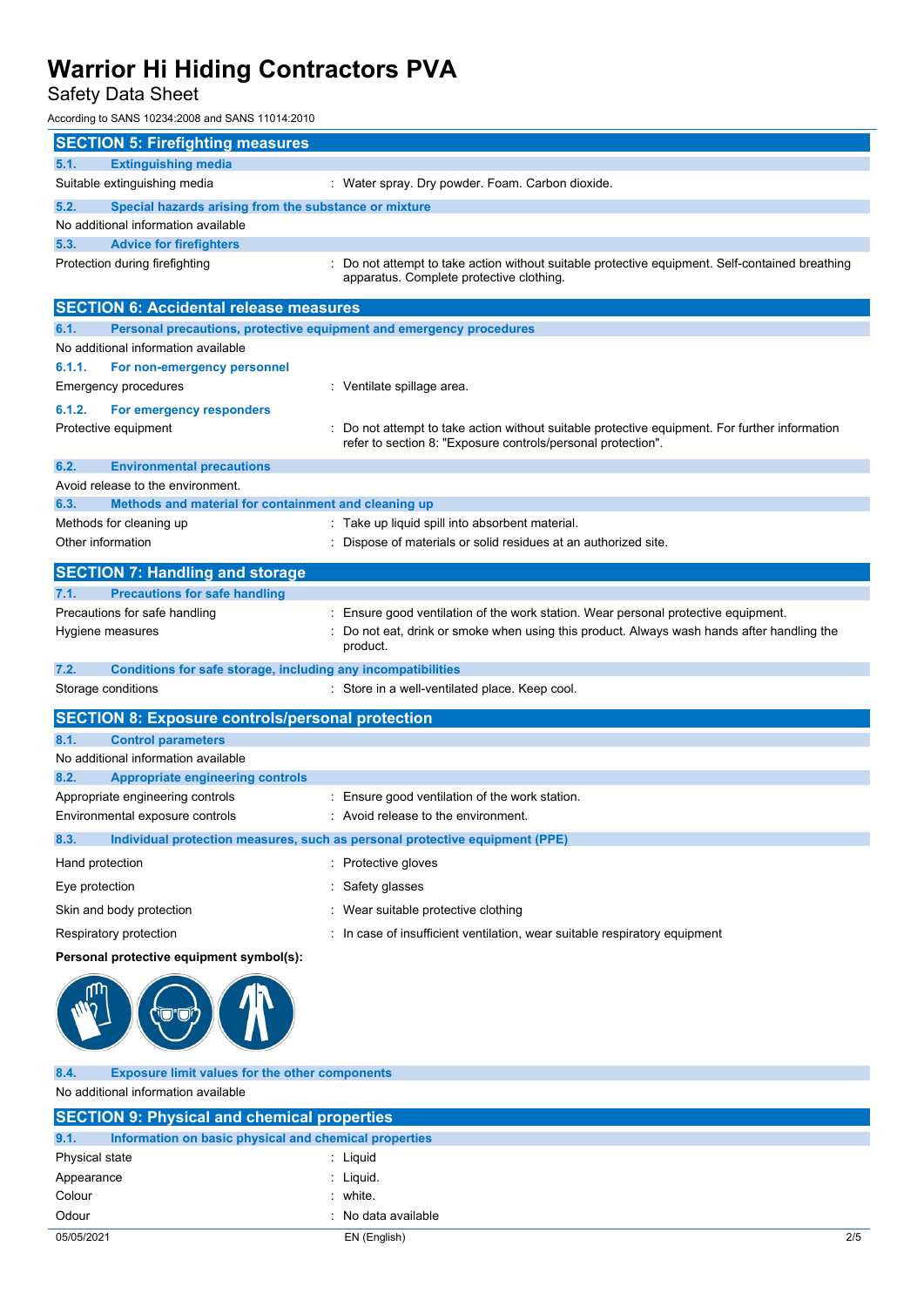Safety Data Sheet

According to SANS 10234:2008 and SANS 11014:2010

| Odour threshold                               | ۰  | No data available |
|-----------------------------------------------|----|-------------------|
| рH                                            |    | $8 - 9$           |
| pH solution                                   |    | No data available |
| Relative evaporation rate (butylacetate=1)    |    | No data available |
| Relative evaporation rate (ether=1)           |    | No data available |
| Melting point                                 |    | Not applicable    |
| Freezing point                                |    | No data available |
| Boiling point                                 |    | No data available |
| Flash point                                   |    | No data available |
| Auto-ignition temperature                     |    | No data available |
| Decomposition temperature                     |    | No data available |
| Flammability (solid, gas)                     |    | Not applicable    |
| Vapour pressure                               |    | No data available |
| Vapour pressure at 50 °C                      |    | No data available |
| Relative vapour density at 20 °C              | ٠  | No data available |
| Relative density                              |    | No data available |
| Relative density of saturated gas/air mixture | ۰  | No data available |
| Density                                       |    | $1.3 - 1.5$ kg/l  |
| Relative gas density                          |    | No data available |
| Solubility                                    |    | No data available |
| Log Pow                                       |    | No data available |
| Log Kow                                       |    | No data available |
| Viscosity, kinematic                          |    | No data available |
| Viscosity, dynamic                            |    | 1595 cP           |
| <b>Explosive properties</b>                   |    | No data available |
| Oxidising properties                          |    | No data available |
| <b>Explosive limits</b>                       |    | No data available |
| Lower explosive limit (LEL)                   |    | No data available |
| Upper explosive limit (UEL)                   | ۰. | No data available |

**9.2. Other information**

No additional information available

|       | <b>SECTION 10: Stability and reactivity</b>                                                          |
|-------|------------------------------------------------------------------------------------------------------|
| 10.1. | <b>Reactivity</b>                                                                                    |
|       | The product is non-reactive under normal conditions of use, storage and transport.                   |
| 10.2. | <b>Chemical stability</b>                                                                            |
|       | Stable under normal conditions                                                                       |
| 10.3. | <b>Possibility of hazardous reactions</b>                                                            |
|       | No dangerous reactions known under normal conditions of use.                                         |
| 10.4. | <b>Conditions to avoid</b>                                                                           |
|       | None under recommended storage and handling conditions (see section 7).                              |
| 10.5. | <b>Incompatible materials</b>                                                                        |
|       | No additional information available                                                                  |
| 10.6. | <b>Hazardous decomposition products</b>                                                              |
|       | Under normal conditions of storage and use, hazardous decomposition products should not be produced. |
|       | <b>SECTION 11: Toxicological information</b>                                                         |
| 11.1. | Information on toxicological effects                                                                 |

| Acute toxicity (oral)       | : Not classified |
|-----------------------------|------------------|
| Acute toxicity (dermal)     | : Not classified |
| Acute toxicity (inhalation) | : Not classified |
| <b>Biocide</b>              |                  |

| <b>BIOCIDE</b>                          |              |
|-----------------------------------------|--------------|
| LD50 oral rat                           | · 2500 mg/kg |
| LD50 dermal rat                         | > 2000 mg/kg |
| LC50 inhalation rat (Vapours - mg/l/4h) | 5.71 mg/l/4h |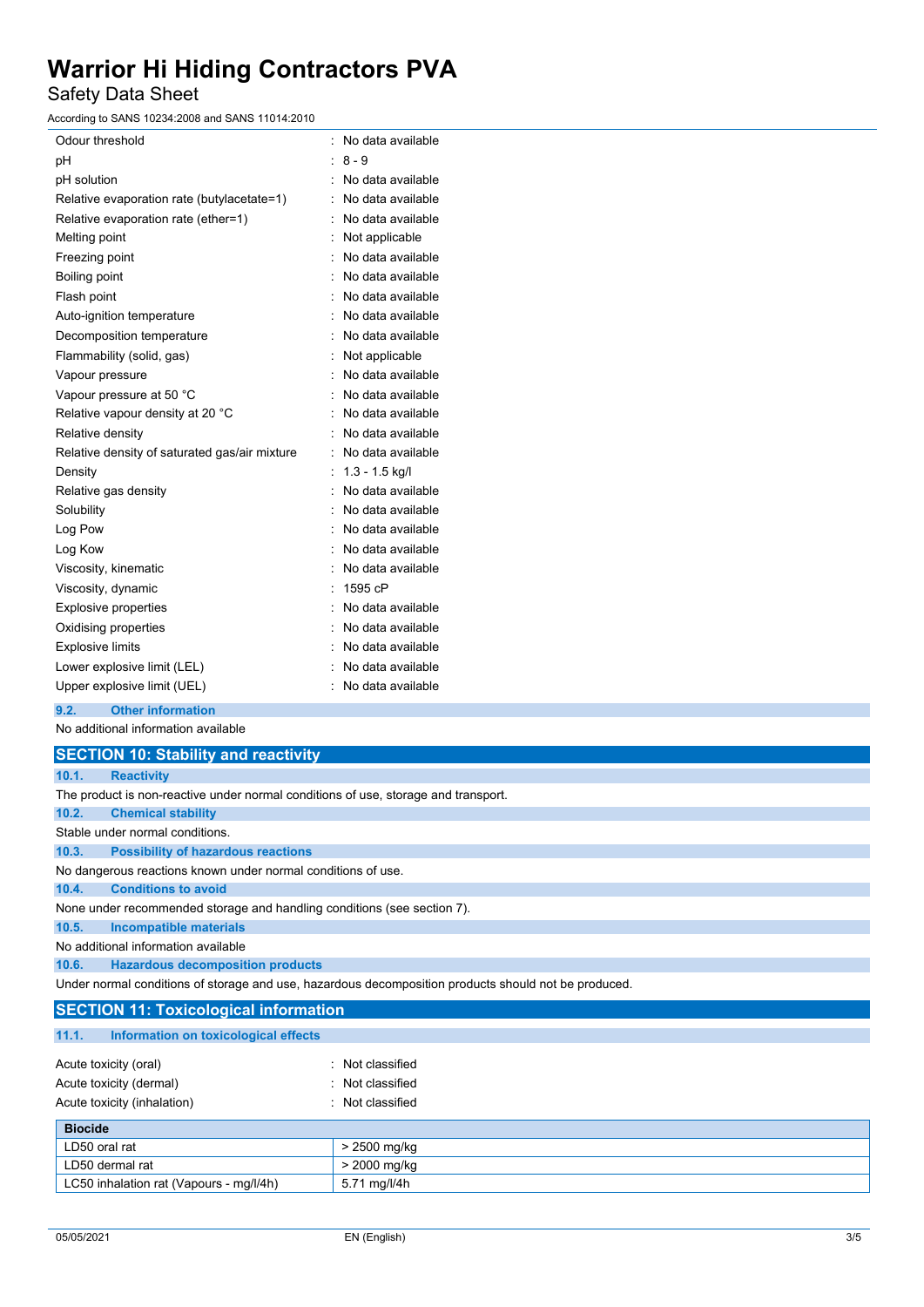## Safety Data Sheet

According to SANS 10234:2008 and SANS 11014:2010

| <b>Coalescent (6846-50-0)</b>         |                                            |
|---------------------------------------|--------------------------------------------|
| LD50 oral rat                         | $\approx$ 2000 mg/kg                       |
| LD50 dermal rabbit                    | > 2000 mg/kg                               |
| LC50 inhalation rat (mg/l)            | $> 0.12$ mg/l/4h                           |
| Ammonia, aqueous solution (1336-21-6) |                                            |
| LD50 oral rat                         | 350 mg/kg                                  |
| Skin corrosion/irritation             | Not classified<br>٠                        |
| Serious eye damage/irritation         | pH: 8 - 9<br>: Not classified<br>pH: 8 - 9 |
| Respiratory or skin sensitisation     | : Not classified                           |
| Germ cell mutagenicity                | : Not classified                           |
| Carcinogenicity                       | : Not classified                           |
| Reproductive toxicity                 | : Not classified                           |
| STOT-single exposure                  | : Not classified                           |
| STOT-repeated exposure                | : Not classified                           |
| Aspiration hazard<br>٠                | Not classified                             |

| <b>SECTION 12: Ecological information</b>     |                                                                                                                          |  |
|-----------------------------------------------|--------------------------------------------------------------------------------------------------------------------------|--|
| 12.1.<br><b>Toxicity</b>                      |                                                                                                                          |  |
| Ecology - general                             | The product is not considered harmful to aquatic organisms nor to cause long-term adverse<br>effects in the environment. |  |
| Acute aquatic toxicity                        | Not classified                                                                                                           |  |
| Chronic aquatic toxicity                      | Not classified                                                                                                           |  |
| <b>Biocide</b>                                |                                                                                                                          |  |
| LC50 fish 1                                   | $6.4$ mg/l                                                                                                               |  |
| EC50 Daphnia 1                                | $32 \text{ mg/l}$                                                                                                        |  |
| Coalescent (6846-50-0)                        |                                                                                                                          |  |
| EC50 72h algae (1)                            | $> 7.49$ mg/l                                                                                                            |  |
| NOEC chronic fish                             | $>= 6$ mg/l                                                                                                              |  |
| <b>Persistence and degradability</b><br>12.2. |                                                                                                                          |  |
| <b>Warrior Hi Hiding Contractors PVA</b>      |                                                                                                                          |  |
| Persistence and degradability                 | No additional information available                                                                                      |  |
| 12.3.<br><b>Bioaccumulative potential</b>     |                                                                                                                          |  |
| <b>Warrior Hi Hiding Contractors PVA</b>      |                                                                                                                          |  |
| Bioaccumulative potential                     | No additional information available                                                                                      |  |
| <b>Mobility in soil</b><br>12.4.              |                                                                                                                          |  |
| <b>Warrior Hi Hiding Contractors PVA</b>      |                                                                                                                          |  |
| Mobility in soil                              | No additional information available                                                                                      |  |
| <b>Other adverse effects</b><br>12.5.         |                                                                                                                          |  |
| Ozone                                         | Not classified                                                                                                           |  |
| Other adverse effects                         | No additional information available                                                                                      |  |

|       | <b>SECTION 13: Disposal considerations</b> |                                                                                             |
|-------|--------------------------------------------|---------------------------------------------------------------------------------------------|
| 13.1. | <b>Disposal methods</b>                    |                                                                                             |
|       | Waste treatment methods                    | Dispose of contents/container in accordance with licensed collector's sorting instructions. |

**SECTION 14: Transport information**

| In accordance with SANS / IMDG / IATA |                |                |  |  |
|---------------------------------------|----------------|----------------|--|--|
| <b>SANS</b>                           | <b>IMDG</b>    | <b>IATA</b>    |  |  |
| 14.1.<br><b>UN number</b>             |                |                |  |  |
| Not regulated for transport           |                |                |  |  |
| 14.2.<br><b>Proper Shipping Name</b>  |                |                |  |  |
| Not applicable                        | Not applicable | Not applicable |  |  |
| 05/05/2021                            | EN (English)   | 4/5            |  |  |